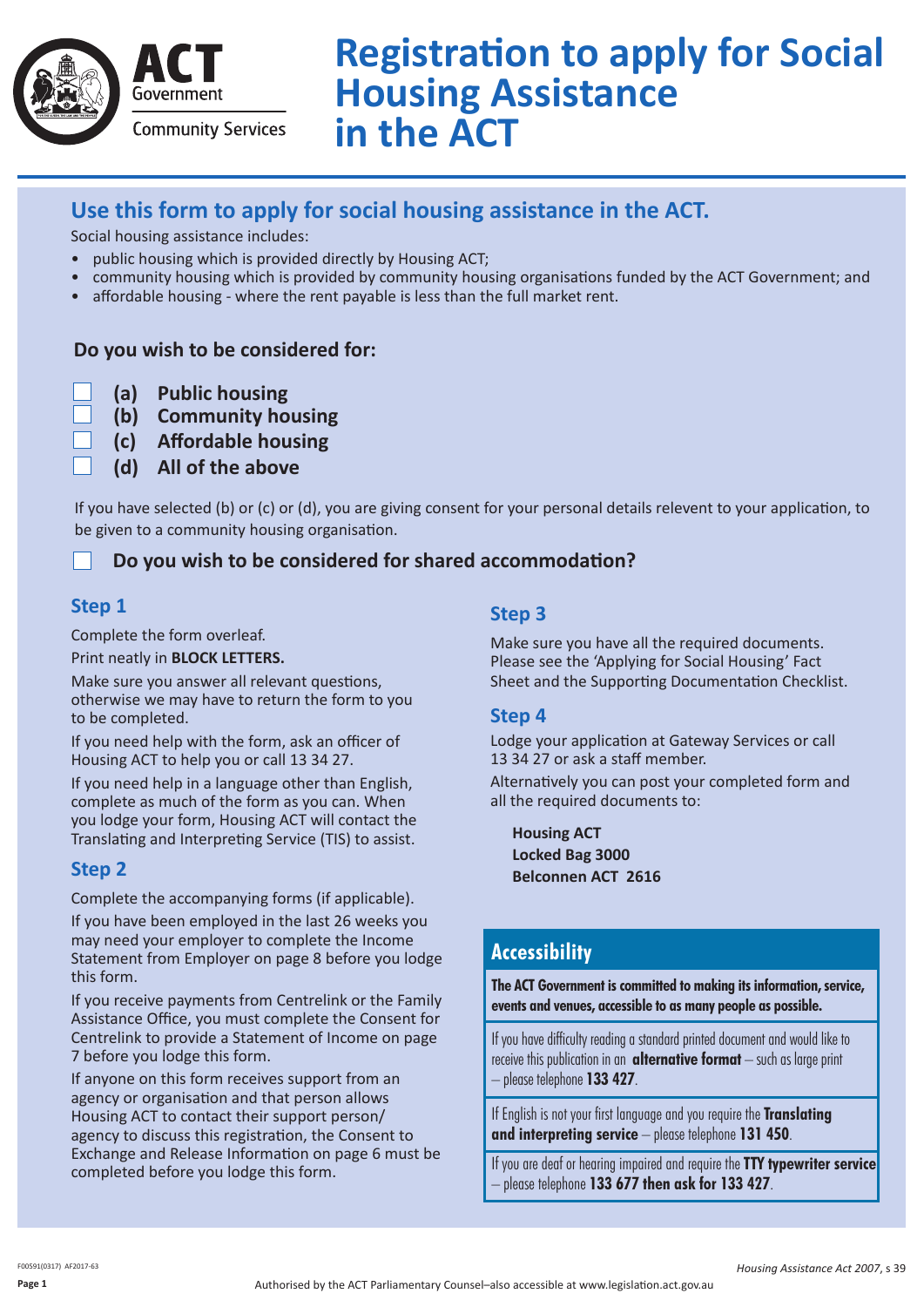| <b>Personal details</b>                                                                                         | <b>Applicant 1</b>                                                                                                                                       | <b>Applicant 2</b>                                                                                                                                                                 |  |  |
|-----------------------------------------------------------------------------------------------------------------|----------------------------------------------------------------------------------------------------------------------------------------------------------|------------------------------------------------------------------------------------------------------------------------------------------------------------------------------------|--|--|
| <b>Title</b><br>$\mathbf{1}$                                                                                    | Miss<br>Mr<br><b>Mrs</b><br>Ms<br>Other                                                                                                                  | <b>Miss</b><br>Mr<br><b>Mrs</b><br><b>Ms</b><br>Other                                                                                                                              |  |  |
| Your full name<br>$\mathbf{2}$                                                                                  |                                                                                                                                                          |                                                                                                                                                                                    |  |  |
| Date of birth<br>3                                                                                              | Sex                                                                                                                                                      | Sex                                                                                                                                                                                |  |  |
| <b>Address where you</b><br>4<br>currently live                                                                 | Postcode                                                                                                                                                 | Postcode                                                                                                                                                                           |  |  |
| Postal address (if different<br>5<br>to the address where you<br>currently live.)                               | Postcode                                                                                                                                                 | Postcode                                                                                                                                                                           |  |  |
| <b>Your contact details</b><br>6                                                                                | Home<br>Work<br>Mobile<br>Email                                                                                                                          | Home<br>Work<br>Mobile<br>Email                                                                                                                                                    |  |  |
| What is your relationship<br>$\overline{7}$<br>to the other applicant<br>named on this form?<br>(if applicable) |                                                                                                                                                          |                                                                                                                                                                                    |  |  |
| Are you a permanent<br>8<br>resident of Australia?                                                              | Yes<br>Are you currently a sponsored migrant to<br><b>No</b><br>Australia?<br>Yes $\Box \mathcal{V}$<br><b>No</b><br>Please attach<br>evidence           | Yes<br>Are you currently a sponsored migrant to<br><b>No</b><br>Australia?<br>Yes<br>$\blacktriangleright \cancel{ }$<br><b>No</b><br>Please attach<br>evidence                    |  |  |
| Have you lived in the ACT<br>9<br>for more than six months?                                                     | Please attach evidence<br>Yes<br>If No you may not be eligible for Housing<br>No<br>Assistance. Please speak to a Housing<br>officer if you are unsure). | Please attach evidence<br>Yes<br>If No you may not be eligible for Housing<br>$\operatorname{\mathsf{No}}$<br>Assistance. Please speak to a Housing<br>officer if you are unsure). |  |  |
| Do you have a current<br><b>10</b><br>application for housing<br>assistance?                                    | <b>No</b><br>What name is the application in?<br>Yes                                                                                                     | <b>No</b><br>$\blacktriangleright$ What name is the application in?<br><b>Yes</b>                                                                                                  |  |  |
| Optional questions used for statistical purposes only                                                           |                                                                                                                                                          |                                                                                                                                                                                    |  |  |
| 11<br><b>No</b><br>Yes - Both<br>(b) Your preferred language                                                    | (a) Are you of Aboriginal or Torres Strait Islander origin?<br>Yes - Aboriginal<br>Yes - Torres Strait Islander                                          | Yes - Aboriginal<br><b>No</b><br>Yes - Both<br>Yes - Torres Strait Islander                                                                                                        |  |  |
| (c) Do you require an interpreter?                                                                              | Yes<br><b>No</b>                                                                                                                                         | Do you require an interpreter?<br>Yes<br><b>No</b>                                                                                                                                 |  |  |
| (d) Country of birth                                                                                            |                                                                                                                                                          |                                                                                                                                                                                    |  |  |
| 12<br>If possible, please list someone who lives in the ACT                                                     | Provide details of someone we can contact if we are unable to contact you (Emergency or Third party contact)                                             |                                                                                                                                                                                    |  |  |
|                                                                                                                 | Name                                                                                                                                                     |                                                                                                                                                                                    |  |  |
|                                                                                                                 | Address                                                                                                                                                  |                                                                                                                                                                                    |  |  |
|                                                                                                                 |                                                                                                                                                          | Postcode                                                                                                                                                                           |  |  |
|                                                                                                                 | Telephone                                                                                                                                                |                                                                                                                                                                                    |  |  |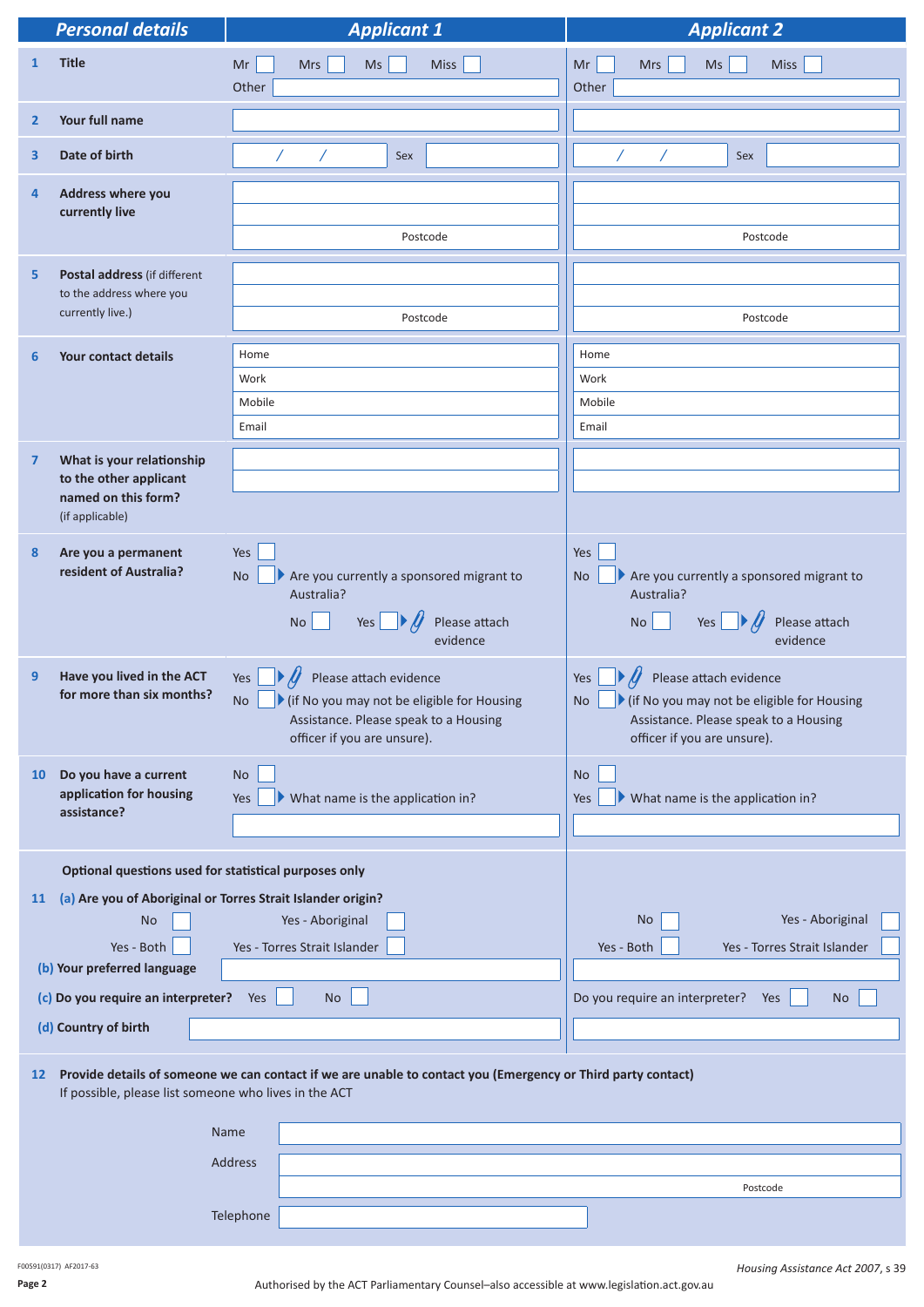| 13 | <b>Indicate your Housing requirements</b><br>(Please attach evidence) |  |
|----|-----------------------------------------------------------------------|--|
|    | Location - see property allocations zone map                          |  |
|    | <b>Disabled modifications</b>                                         |  |
|    | Other                                                                 |  |
|    |                                                                       |  |

### *Other Residents*

 $\overline{\phantom{a}}$  Yes  $\overline{\phantom{a}}$  Give details below

**14 Will any other people live in the Housing ACT Property with you permanently (including children)? Please provide evidence to confirm ongoing child contact arrangements.** (ie. family court orders, care and protection advice, separate parental agreement etc.)

Full name **Date of birth Relationship ID provided Contact Proof of Contact** Proof of Contact  $No$  Yes  $No$  Yes  $No$  Yes No Yes No Yes No Yes No Yes No Yes No Yes No Yes  $No$  Yes  $No$  Yes  $No$  Yes No Yes No Yes No Yes No Yes No Yes No Yes No Yes

|    | <b>Income</b>                                           | <b>Applicant 1</b>                                                                                                                                                                         |           |                                                                                                                                                                                            |                                              |  | <b>Applicant 2</b>                                                                                  |               |
|----|---------------------------------------------------------|--------------------------------------------------------------------------------------------------------------------------------------------------------------------------------------------|-----------|--------------------------------------------------------------------------------------------------------------------------------------------------------------------------------------------|----------------------------------------------|--|-----------------------------------------------------------------------------------------------------|---------------|
| 15 | Do you currently<br>receivepayments from<br>Centrelink? | <b>No</b><br>Please complete the Consent for Centrelink<br>Yes<br>to provide a Statement of Income on<br>page 7 OR provide a Centrelink Income<br><b>Statement for Housing Authorities</b> |           | <b>No</b><br>Please complete the Consent for Centrelink<br>Yes<br>to provide a Statement of Income on<br>page 7 OR provide a Centrelink Income<br><b>Statement for Housing Authorities</b> |                                              |  |                                                                                                     |               |
| 16 | Are you currently<br>employed?                          | <b>No</b><br>Please complete the Income Statement<br>Yes<br>from Employer on page 8 or provide<br>payslips for the last 26 weeks when you<br>lodge this form.                              |           | <b>No</b><br>Please complete the Income Statement<br>Yes<br>from Employer on page 8 or provide<br>payslips for the last 26 weeks when you<br>lodge this form.                              |                                              |  |                                                                                                     |               |
| 17 | What is your gross                                      | Per week                                                                                                                                                                                   |           | Per fortnight                                                                                                                                                                              | Per week                                     |  |                                                                                                     | Per fortnight |
|    | income? (ie before tax)?                                | \$                                                                                                                                                                                         | <b>OR</b> | \$                                                                                                                                                                                         | \$                                           |  | <b>OR</b>                                                                                           | \$            |
|    | Include wages and<br>pension payments                   |                                                                                                                                                                                            |           |                                                                                                                                                                                            |                                              |  |                                                                                                     |               |
| 18 | Do you receive any<br>other income (e.g.                | <b>No</b><br>How much do you receive?<br>Yes                                                                                                                                               |           |                                                                                                                                                                                            | <b>No</b><br>How much do you receive?<br>Yes |  |                                                                                                     |               |
|    | overseas pension, interest<br>on bank accounts, child   | Per week                                                                                                                                                                                   |           | Per fortnight                                                                                                                                                                              | Per week                                     |  |                                                                                                     | Per fortnight |
|    | support payments)?                                      | \$                                                                                                                                                                                         | <b>OR</b> | \$                                                                                                                                                                                         | \$                                           |  | <b>OR</b>                                                                                           | \$            |
|    |                                                         |                                                                                                                                                                                            |           |                                                                                                                                                                                            |                                              |  |                                                                                                     |               |
| 19 | Do you PAY any child<br>support?                        | <b>No</b>                                                                                                                                                                                  |           |                                                                                                                                                                                            | <b>No</b><br>How much do you pay?            |  |                                                                                                     |               |
|    |                                                         | How much do you pay?<br><b>Yes</b><br>Per fortnight<br>Per week                                                                                                                            |           | Yes<br>Per week                                                                                                                                                                            |                                              |  | Per fortnight                                                                                       |               |
|    |                                                         | \$                                                                                                                                                                                         | <b>OR</b> | \$                                                                                                                                                                                         | \$                                           |  | <b>OR</b>                                                                                           | \$            |
|    |                                                         | Please attach evidence of how much you pay such<br>as a letter from the Child Support Agency (CSA).                                                                                        |           |                                                                                                                                                                                            |                                              |  | Please attach evidence of how much you pay such<br>as a letter from the Child Support Agency (CSA). |               |

F00591(0317) AF2017-63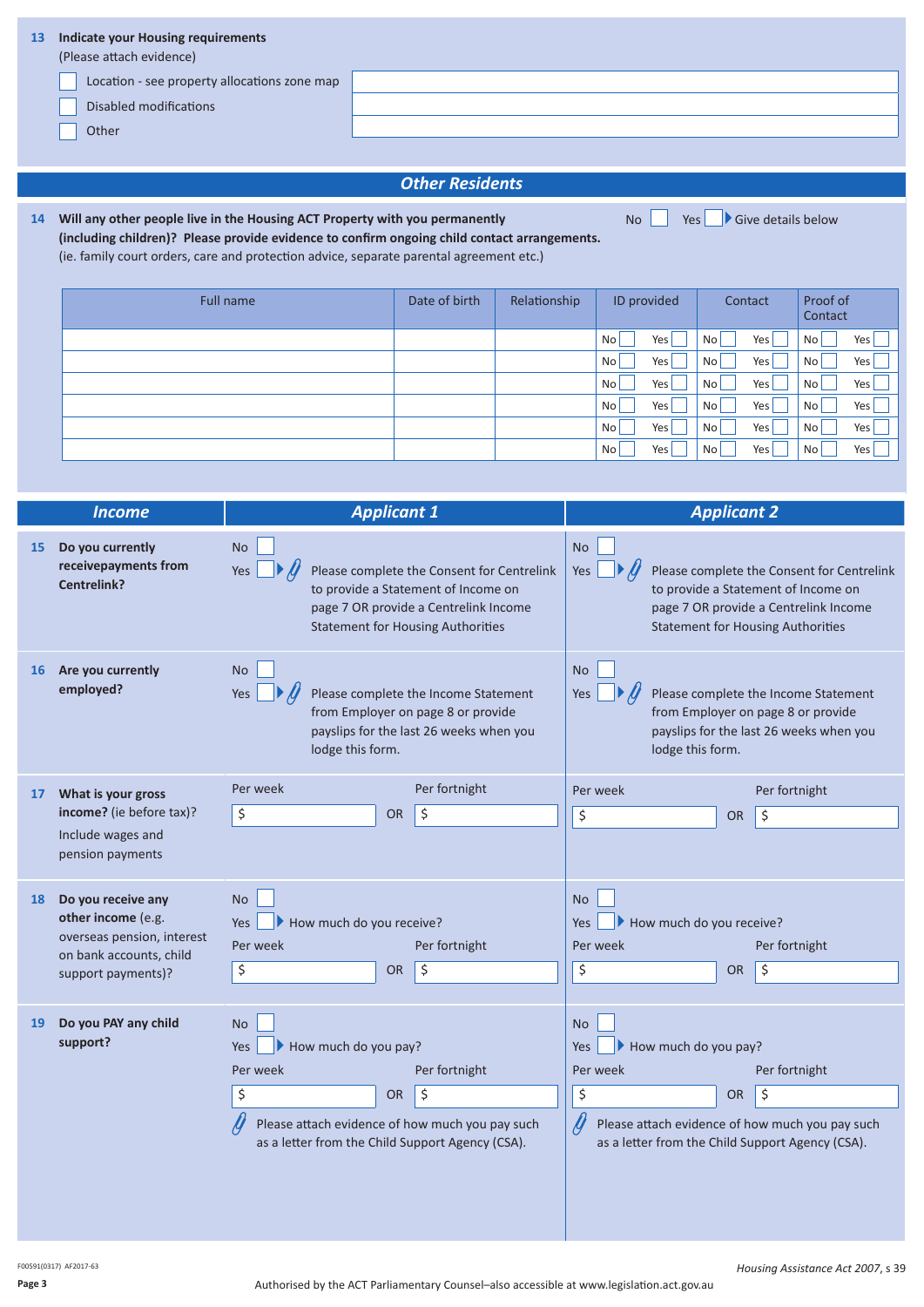|                       | <b>Assets</b>                                                                                                                                    |                                                                                                                                                                          |                                                                                                        |                                                                                                                                                                                                                                                                        |                                                                                |  |
|-----------------------|--------------------------------------------------------------------------------------------------------------------------------------------------|--------------------------------------------------------------------------------------------------------------------------------------------------------------------------|--------------------------------------------------------------------------------------------------------|------------------------------------------------------------------------------------------------------------------------------------------------------------------------------------------------------------------------------------------------------------------------|--------------------------------------------------------------------------------|--|
|                       | <b>Personal details</b>                                                                                                                          | <b>Applicant 1</b>                                                                                                                                                       |                                                                                                        | <b>Applicant 2</b>                                                                                                                                                                                                                                                     |                                                                                |  |
| 20 <sub>1</sub><br>21 | Do you have any bank,<br>building society or credit<br>union accounts?<br>Do you have any                                                        | <b>No</b><br>How many do you have?<br>Yes<br>Please attach the documents outlined in<br>the Housing ACT Fact Sheet -<br>Acceptable Forms of Bank Statements<br><b>No</b> |                                                                                                        | <b>No</b><br>How many do you have?<br>Yes<br>the Housing ACT Fact Sheet -<br><b>No</b>                                                                                                                                                                                 | Please attach the documents outlined in<br>Acceptable Forms of Bank Statements |  |
|                       | investments such as<br>shares or bonds?                                                                                                          | Yes                                                                                                                                                                      | Please attach evidence of your investments                                                             | Please attach evidence of your investments<br>Yes                                                                                                                                                                                                                      |                                                                                |  |
|                       | <b>Personal details</b>                                                                                                                          | <b>Applicant 1</b>                                                                                                                                                       |                                                                                                        | <b>Applicant 2</b>                                                                                                                                                                                                                                                     |                                                                                |  |
|                       | 22 Do you own any cars or<br>other vehicles, including<br>boats, caravans etc?                                                                   | <b>No</b><br>Give details<br><b>Yes</b><br>Type (e.g. car)                                                                                                               | Value<br>\$<br>\$                                                                                      | <b>No</b><br>$\blacktriangleright$ Give details<br>Yes<br>Type (e.g. car)                                                                                                                                                                                              | Value<br>\$<br>\$                                                              |  |
| 23 <sub>2</sub>       | Do you own or hold an<br>interest in any residential<br>or business property<br>in Australia?                                                    | <b>No</b><br>Yes<br>Name of owner(s)<br>Address of the property                                                                                                          | Give details and attach evidence of<br>ownership of the property                                       |                                                                                                                                                                                                                                                                        | Give details and attach evidence of<br>ownership of the property<br>Postcode   |  |
| 24                    | Do you have any other<br>assets not already listed<br>on this form?<br>Do not include personal<br>possessions, furniture,<br>tools of trade etc. | <b>No</b><br>Give details and attach evidence of the<br>Yes<br>value of each asset<br>Type of asset<br>Applicant 1                                                       | Value<br>\$<br>\$                                                                                      | <b>No</b><br>Give details and attach evidence of the<br>Yes<br>value of each asset<br>Type of asset<br><b>Applicant 2</b>                                                                                                                                              | Value<br>\$<br>\$                                                              |  |
| 25                    | Has 100 points been provided<br>for each applicant?<br>(Please see Housing ACT Fact Sheet -<br>Appyling For Housing)                             | <b>No</b><br><b>Yes</b>                                                                                                                                                  |                                                                                                        | <b>No</b><br>Yes                                                                                                                                                                                                                                                       |                                                                                |  |
|                       |                                                                                                                                                  |                                                                                                                                                                          | <b>Assistance with this form</b>                                                                       |                                                                                                                                                                                                                                                                        |                                                                                |  |
| 26                    | Did either applicant receive assistance<br>to complete this form?                                                                                | No.<br>Yes                                                                                                                                                               | Go to Declaration by applicant(s) below<br>Which applicant was assisted?<br>Applicant 1<br>Applicant 2 | The person who helped will need to complete the Declaration at 27 below                                                                                                                                                                                                |                                                                                |  |
| 27                    | Declaration by person assisting or completing<br>this form on behalf of the applicant(s)                                                         | $\bullet$<br>$\bullet$<br>$\bullet$<br><b>Signature of person</b><br>who assisted<br>Full name<br>Date                                                                   |                                                                                                        | I have filled in this form on the basis of the information the applicant(s) provided me.<br>I have read out the form and the answers to the applicant(s) who seemed to understand them.<br>I understand there are penalties for giving false or misleading information |                                                                                |  |

**Page 4**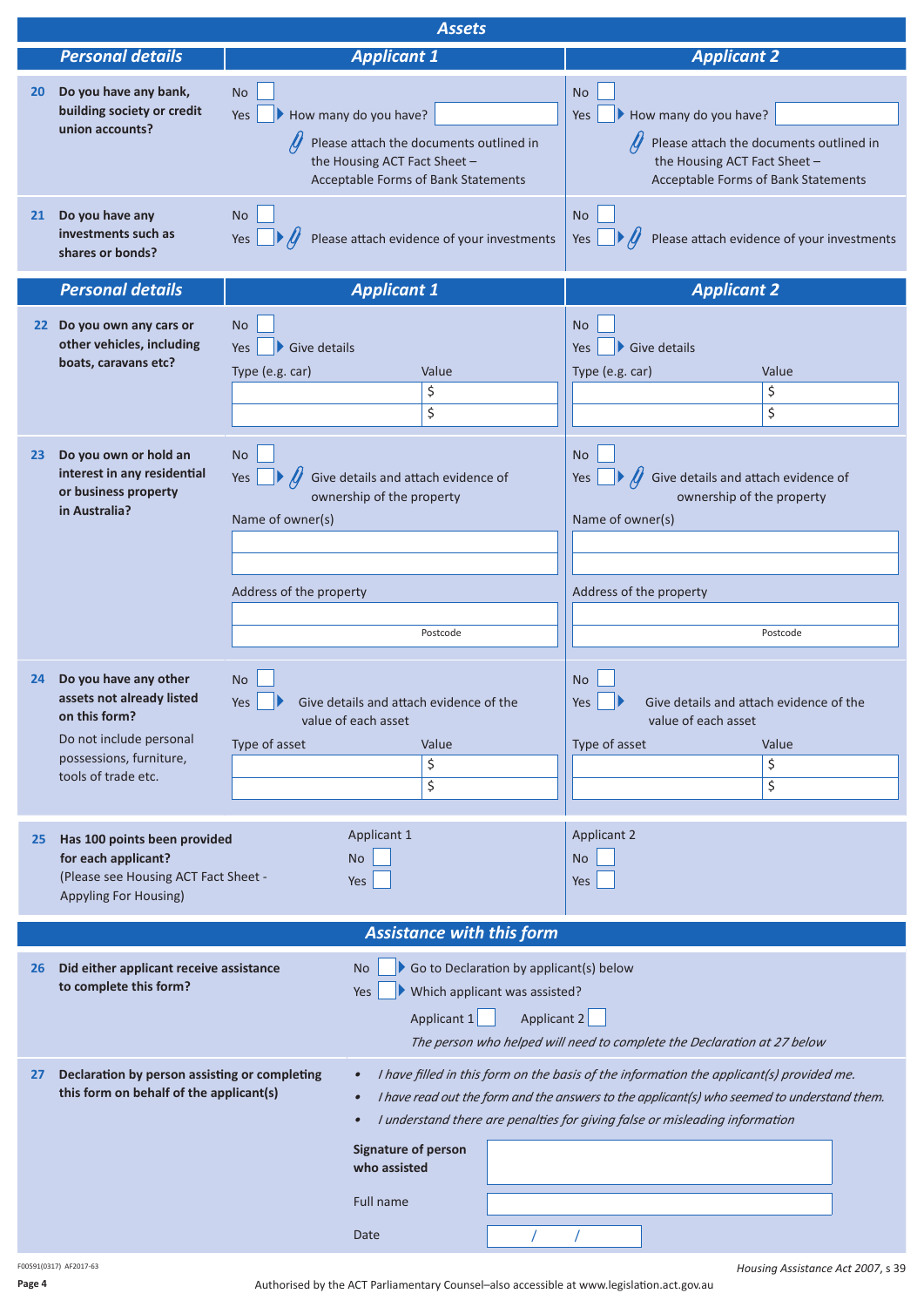### **Please tell us why you are applying for Social Housing Assistance?**

You can attach additional pages if required

#### **Privacy Notice**

Housing and Community Services (HACS) is obliged to handle your information in accordance with the Privacy Principles set out in the Information Privacy Act 2014. We explain how your personal information is collected, used, shared, stored, accessed and corrected in our privacy policy: www.communityservices.act.gov.au/home/full\_privacy\_statement. The information you provide in this form will be used to assess if you can claim social housing assistance and for statistical purposes. The collection of this information is authorised by the Housing Assistance Act 2007.

If this form requires you to include information about other members of your household, you must seek their consent, or the consent of their guardian, to **their information being disclosed as described above.**

To enable the Community Services Directorate to provide you with coordinated support services and housing assistance, you are giving your consent that the information on this form may be used by other areas of the Community Services Directorate such as Child, Youth and Family Support. The Community Services Directorate may also disclose your information to the Health, Education, and Justice and Community Safety Directorates.

If you do not consent to supply us with this information, we may not be able to assess your application for social housing assistance. HACS will not use or disclose your personal information without your consent, unless required by law, or if you would reasonably expect us to use or disclose the information for a related purpose. If you believe that your personal information has not been handled appropriately, or that we have breached the Privacy Principles, you can **contact us at CSD.Privacy@act.gov.au or (02) 6207 6547 to lodge a complaint.**

#### **Declaration by applicant(s)**

**I understand:**

- **• the instructions given on this form and note the Privacy Notice above;**
- this form will be used by Housing ACT to register my application for housing assistance, provided I am eligible for it;
- that, if I selected community housing or affordable housing on page 1, my personal information may be given to community housing providers to **provide me with housing assistance;**
- that I may become ineligible for housing assistance if changes occur to any of my, or members of my household's circumstances, and/or incomes and/or **assets detailed in this application.**

#### **I declare:**

- **• that the information given in this application is complete and correct;**
- **• that I have provided all of the required documents as shown in the Document Checklist;**
- that I have shown the Privacy Notice above to any member of the household whose personal information is included in this form, or their guardian.

| <b>Declaration by applicant(s)</b>                                    |                                           |  |  |  |
|-----------------------------------------------------------------------|-------------------------------------------|--|--|--|
| Declaration by applicant(s)<br>28<br>Please note that there are legal | Signature of<br><b>Applicant 1</b>        |  |  |  |
| penalties for deliberately giving false<br>or misleading information. | <b>Date</b>                               |  |  |  |
|                                                                       | <b>Signature of</b><br><b>Applicant 2</b> |  |  |  |
|                                                                       | <b>Date</b>                               |  |  |  |

F00591(0317) AF2017-63

**Page 5**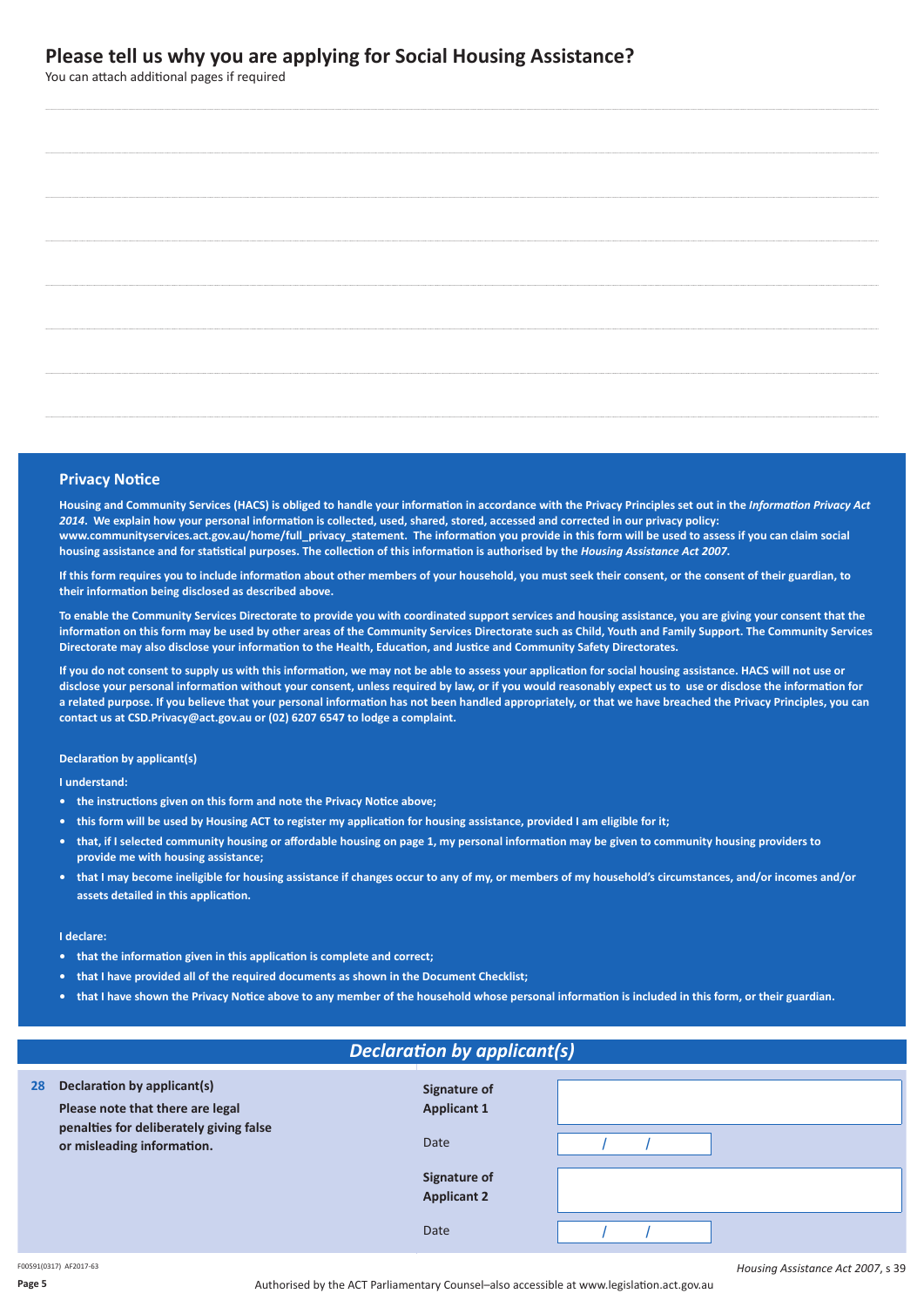

# **Consent to exchange and release information**

Complete this form if anyone on this Registration to apply for Housing ACT Public Rental Assistance receives support from an agency or organisation and that person allows Housing ACT to contact their support/agency to discuss the registration.

|  |  |  |  |  |  | Note: You can revoke your consent at any time by writing to Housing ACT, Locked Bag 3000, Belconnen ACT 2616. |  |
|--|--|--|--|--|--|---------------------------------------------------------------------------------------------------------------|--|
|--|--|--|--|--|--|---------------------------------------------------------------------------------------------------------------|--|

| <b>Applicant 1</b> | I give permission to Housing ACT for the release and exchange of information about me with the<br>following people or organisations: (you can write more than one name or organisation) |
|--------------------|-----------------------------------------------------------------------------------------------------------------------------------------------------------------------------------------|
|                    |                                                                                                                                                                                         |
|                    |                                                                                                                                                                                         |
|                    |                                                                                                                                                                                         |
|                    |                                                                                                                                                                                         |
|                    | This consent is valid for the period<br>$\prime$<br>$\prime$<br>to<br>$\prime$<br>$\prime$<br>not exceeding 12 months from:                                                             |
|                    | Signature of<br><b>Applicant or</b>                                                                                                                                                     |
|                    | <b>Legal Guardian</b>                                                                                                                                                                   |
|                    | Full name                                                                                                                                                                               |
|                    | Date<br>$\prime$<br>T                                                                                                                                                                   |
|                    |                                                                                                                                                                                         |
| <b>Applicant 2</b> | I give permission to Housing ACT for the release and exchange of information about me with the<br>following people or organisations:                                                    |
|                    |                                                                                                                                                                                         |
|                    |                                                                                                                                                                                         |
|                    |                                                                                                                                                                                         |
|                    |                                                                                                                                                                                         |
|                    | This consent is valid for the period<br>$\prime$<br>$\prime$<br>$\prime$<br>$\prime$<br>to<br>not exceeding 12 months from:                                                             |
|                    | Signature of<br><b>Applicant or</b><br><b>Legal Guardian</b>                                                                                                                            |
|                    | Full name                                                                                                                                                                               |
|                    | Date<br>$\prime$<br>$\prime$                                                                                                                                                            |

#### **Privacy Notice**

Housing and Community Services (HACS) is obliged to handle your information in accordance with the Privacy Principles set out in the Information Privacy Act 2014. We explain how your personal information is collected, used, shared, stored, accessed and corrected in our privacy policy: www.communityservices.act.gov.au/home/full\_privacy\_statement. The information you provide in this form will be used to assess your application for Social Housing Assistance and for statistical purposes. If you do not consent to supply us with this information we may not be able to assess your application. HACS will not use or disclose your personal information without your consent, unless required by law, or if you would reasonably expect us to use or disclose the information for a related purpose. If you believe that your personal information has not been handled appropriately, or that we have breached the Privacy Principles you can contact us at **CSD.Privacy@act.gov.au or (02) 6207 6547 to lodge a complaint.**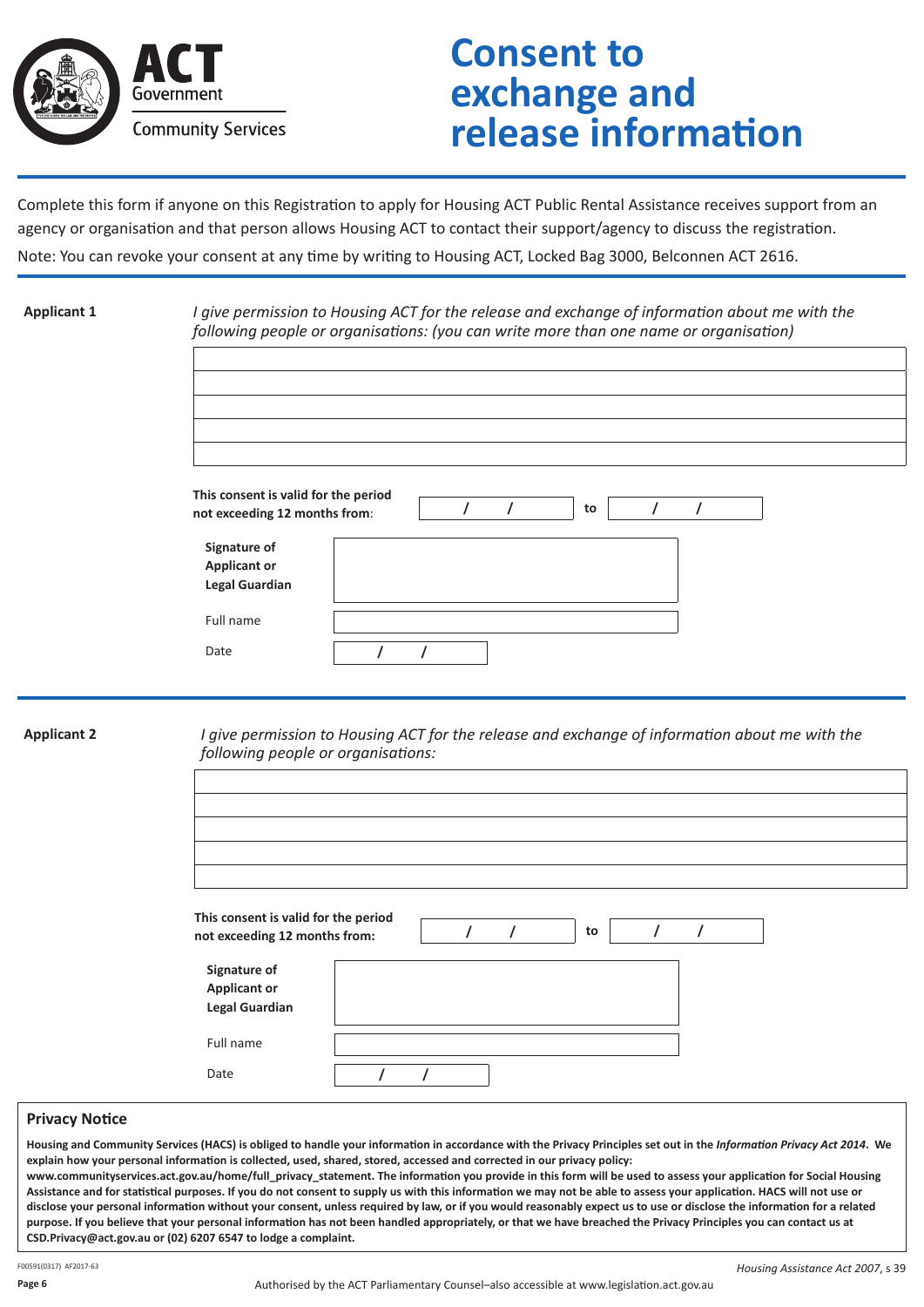



**Community Services** 

# **Consent for Centrelink to provide a Statement of Income**

Complete this form if you or any member of your household receives a payment from the Department of Human Services (the Department). Housing and Community Services (HACS) will send this form to the Department and they will provide a Centrelink Statement of Income in connection with this application. If you need more than one form, contact HACS or print a copy from the website at www.communityservices.act.gov.au/hcs.

I / We authorise HACS to perform a Centrelink enquiry of my customer details and concession card status using the Centrelink Confirmation eServices. I / We authorise the Department to provide the results of that enquiry electronically to HACS. I / We understand that the Department will disclose personal information to Housing ACT, including:

- the type and amount of pension or allowance payments Centrelink makes to me / us;
- the number of dependent children used to assess any family payments;
- details of any deductions from my / our payments, e.g. Child Support Agency payments, Centrepay deductions;
- details of any other income I / we have told Centrelink about, e.g. overseas pensions, child maintenance, returns on investment and wages/salary.

These details will be used by HACS to determine if I am eligible for Social Housing assistance.

- I / Our consent is limited to providing information only in respect of Registration to apply for Social Housing assistance.
- I / We understand that a written copy of the statement can be obtained at any time from either HACS or Centrelink.

| <b>Applicant 1</b>                                                                                                                                                                                                                                                                                                          | Applicant 2 / Additional household resident                                                                                                                                                                                                                                                                                 |
|-----------------------------------------------------------------------------------------------------------------------------------------------------------------------------------------------------------------------------------------------------------------------------------------------------------------------------|-----------------------------------------------------------------------------------------------------------------------------------------------------------------------------------------------------------------------------------------------------------------------------------------------------------------------------|
| <b>Full Name</b>                                                                                                                                                                                                                                                                                                            | <b>Full Name</b>                                                                                                                                                                                                                                                                                                            |
|                                                                                                                                                                                                                                                                                                                             |                                                                                                                                                                                                                                                                                                                             |
| <b>Centrelink CRN</b>                                                                                                                                                                                                                                                                                                       | <b>Centrelink CRN</b>                                                                                                                                                                                                                                                                                                       |
|                                                                                                                                                                                                                                                                                                                             |                                                                                                                                                                                                                                                                                                                             |
| Signature                                                                                                                                                                                                                                                                                                                   | Signature                                                                                                                                                                                                                                                                                                                   |
| Date                                                                                                                                                                                                                                                                                                                        | Date                                                                                                                                                                                                                                                                                                                        |
| $\frac{1}{2}$ $\frac{1}{2}$ $\frac{1}{2}$ $\frac{1}{2}$ $\frac{1}{2}$ $\frac{1}{2}$ $\frac{1}{2}$ $\frac{1}{2}$ $\frac{1}{2}$ $\frac{1}{2}$ $\frac{1}{2}$ $\frac{1}{2}$ $\frac{1}{2}$ $\frac{1}{2}$ $\frac{1}{2}$ $\frac{1}{2}$ $\frac{1}{2}$ $\frac{1}{2}$ $\frac{1}{2}$ $\frac{1}{2}$ $\frac{1}{2}$ $\frac{1}{2}$         | $\frac{1}{2}$                                                                                                                                                                                                                                                                                                               |
| <b>Additional household resident</b>                                                                                                                                                                                                                                                                                        | <b>Additional household resident</b>                                                                                                                                                                                                                                                                                        |
| <b>Full Name</b>                                                                                                                                                                                                                                                                                                            | <b>Full Name</b>                                                                                                                                                                                                                                                                                                            |
| <b>Centrelink CRN</b>                                                                                                                                                                                                                                                                                                       | <b>Centrelink CRN</b>                                                                                                                                                                                                                                                                                                       |
|                                                                                                                                                                                                                                                                                                                             |                                                                                                                                                                                                                                                                                                                             |
| Signature                                                                                                                                                                                                                                                                                                                   | Signature                                                                                                                                                                                                                                                                                                                   |
|                                                                                                                                                                                                                                                                                                                             |                                                                                                                                                                                                                                                                                                                             |
| $\frac{1}{2}$ $\frac{1}{2}$ $\frac{1}{2}$ $\frac{1}{2}$ $\frac{1}{2}$ $\frac{1}{2}$ $\frac{1}{2}$ $\frac{1}{2}$ $\frac{1}{2}$ $\frac{1}{2}$ $\frac{1}{2}$ $\frac{1}{2}$ $\frac{1}{2}$ $\frac{1}{2}$ $\frac{1}{2}$ $\frac{1}{2}$ $\frac{1}{2}$ $\frac{1}{2}$ $\frac{1}{2}$ $\frac{1}{2}$ $\frac{1}{2}$ $\frac{1}{2}$<br>Date | $\frac{1}{2}$ $\frac{1}{2}$ $\frac{1}{2}$ $\frac{1}{2}$ $\frac{1}{2}$ $\frac{1}{2}$ $\frac{1}{2}$ $\frac{1}{2}$ $\frac{1}{2}$ $\frac{1}{2}$ $\frac{1}{2}$ $\frac{1}{2}$ $\frac{1}{2}$ $\frac{1}{2}$ $\frac{1}{2}$ $\frac{1}{2}$ $\frac{1}{2}$ $\frac{1}{2}$ $\frac{1}{2}$ $\frac{1}{2}$ $\frac{1}{2}$ $\frac{1}{2}$<br>Date |
| <b>Privacy Notice</b>                                                                                                                                                                                                                                                                                                       |                                                                                                                                                                                                                                                                                                                             |
| Housing and Community Services (HACS) is obliged to handle your information in accordance with the Privacy Principles set out in the Information<br>Privacy Act 2014. We explain how your personal information is collected, used, shared, stored, accessed and corrected in our privacy policy:                            |                                                                                                                                                                                                                                                                                                                             |

Privacy Act 2014. We explain how your personal information is collected, used, shared, stored, accessed and corrected in our privacy policy: www.communityservices.act.gov.au/home/full\_privacy\_statement. The information you provide in this form will be used to assess your application for Social Housing Assistance and for statistical purposes. If you do not consent to supply us with this information we may not be able to assess your application. HACS will not use or disclose your personal information without your consent, unless required by law, or if you would reasonably expect us to use or disclose the information for a related purpose. If you believe that your personal information has not been handled appropriately, or that we have breached the Privacy Principles you can contact us at CSD.Privacy@act.gov.au or (02) 6207 6547 to lodge a complaint.

F00591(0317) AF2017-63

 $\mathcal{X}$